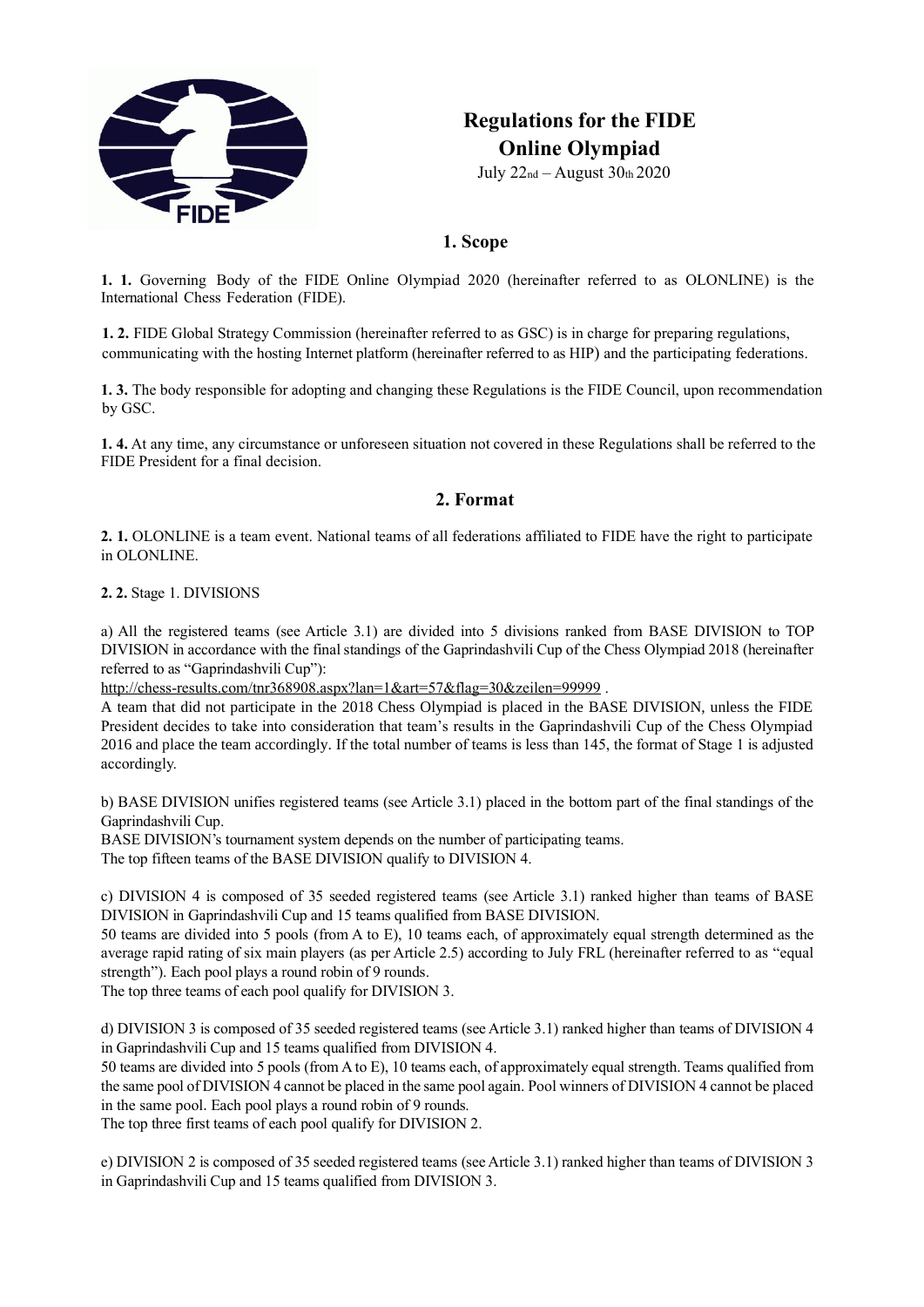50 teams are divided into 5 pools (from A to E), 10 teams each, of approximately equal strength. Teams qualified from the same pool of DIVISION 3 cannot be placed in the same pool again. Pool winners of DIVISION 3 cannot be placed in the same pool. Each pool plays a round robin of 9 rounds.

The top three first teams of each pool qualify for TOP DIVISION.

f) TOP DIVISION is composed of 5 seeded registered teams (see Article 3.1) placed on the top of Gaprindashvili Cup, 5 teams nominated by each of the four Continent (according to each Continent's criteria, see Article 3.3) and 15 teams qualified from DIVISION 2.

40 teams are divided into 4 pools (from A to D), 10 teams each, of approximately equal strength. Teams qualified from the same pool of DIVISION 2 cannot be placed in the same pool again. Pool winners of DIVISION 2 cannot be placed in the same pool. Each pool plays a round robin of 9 rounds.

The top three first teams of each pool qualify for Stage 2 – PLAY-OFF (see Article 2.3).

g) Scoring system: match points. A win scores 2 points. A draw scores 1 point. A loss scores 0 points.

h) The tie-break system is described in Annex 1 "Tie-break Rules", Article 1.

**2. 3.** Stage 2. PLAY-OFF

a) Twelve teams qualified from Stage 1 play a knock-out tournament.

b) Each duel consists of two matches. In the first match, the first-named team in a duel has white on the odd-numbered boards and black on the even-numbered boards in the first match; and white on the even-numbered boards and black on the odd-numbered boards in the second match.

c) The pairings are done as follows:

#### Preliminary round

| Duel I:        | Runner-up of Top DIVISION pool A vs Third place of Top DIVISION pool B        |  |  |  |
|----------------|-------------------------------------------------------------------------------|--|--|--|
| Duel II:       | Runner-up of Top DIVISION pool B vs Third place of Top DIVISION pool A        |  |  |  |
| Duel III:      | Runner-up of Top DIVISION pool C vs Third place of Top DIVISION pool D        |  |  |  |
| Duel IV:       | Runner-up of Top DIVISION pool D vs Third place of Top DIVISION pool C        |  |  |  |
| Quarter finals |                                                                               |  |  |  |
| Duel V:        | Winner of Top DIVISION pool A vs Winner of Duel IV                            |  |  |  |
| Duel VI:       | Winner of Top DIVISION pool B vs Winner of Duel III                           |  |  |  |
| Duel VII:      | Winner of Top DIVISION pool C vs Winner of Duel II                            |  |  |  |
| Duel VIII:     | Winner of Top DIVISION pool D vs Winner of Duel I                             |  |  |  |
| Semi-finals    |                                                                               |  |  |  |
| Duel IX:       | Winner of Duel V vs Winner of Duel VI                                         |  |  |  |
| Duel $X$ :     | Winner of Duel VII vs Winner of Duel VIII                                     |  |  |  |
| Final          |                                                                               |  |  |  |
| Duel XI:       | Winner of Duel IX vs Winner of Duel X                                         |  |  |  |
|                | d) The tie-break system is described in Annex 1 "Tie-break Rules", Article 2. |  |  |  |

**2. 4.** All matches are played on six boards divided into four categories: A (open) - boards 1 and 2, B (women) - boards 3 and 4, C (open U-20) – board 5, D (girl U-20) – board 6.

**2. 5.** Each team consists of six main players, including:

- at least 2 women
- at least 1 player U-20 (born in 2000 or later),
- at least 1 girl U-20 (born in 2000 or later)

Each team has a team captain.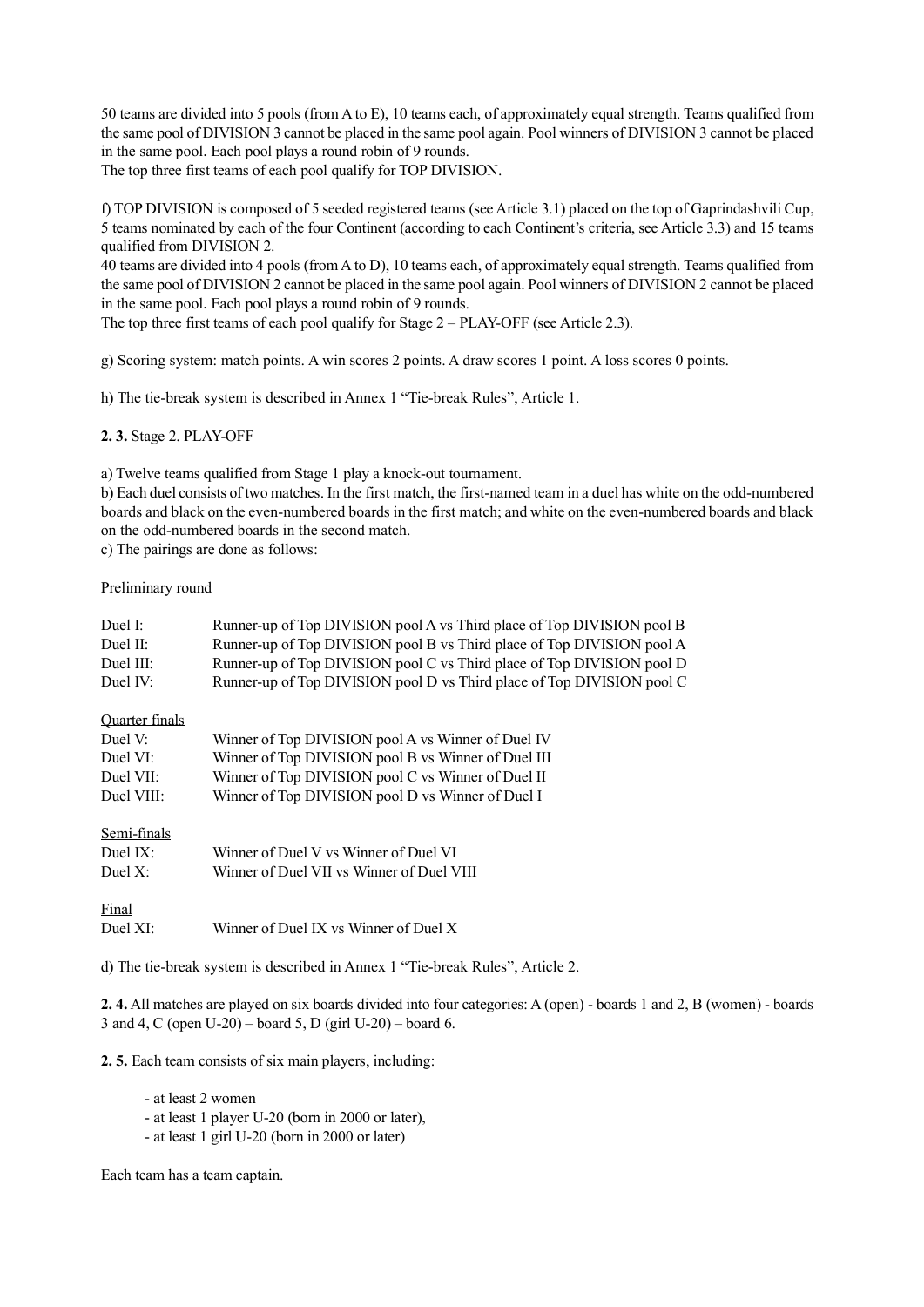Each team may have up to six reserves: 2 players in each of categories A and B and 1 player in each of categories C and D according to Article 2.4.

**2. 6.** Each team captain decides on his/her team composition for each match. In case of a substitution in category(-es) A or/and B, the remaining main player(s) play(s) on board 1 and/or 3, the reserve player(s) go(es) to board 2 and/or 4 respectively. If both main players are substituted in category(-es) A or/and B, then reserve 1 in each category takes the higher board (1 or/and 3).

**2. 7.** During stage 1, the compositions for each of three matches of a daily session should be announced not later than 30 minutes before the beginning of the first match.

During stage 2, the compositions for each match should be announced not later than 30 minutes before the beginning of the relevant match.

**2. 8.** Time control: 15 minutes + 5 seconds increment per move, starting from move 1.

## **3. Registration**

**3. 1.** Each federation intending to participate in OLONLINE confirms its participation providing the list of players with the exact main boards and reserves order in all categories (see Article 2.5) to the FIDE Secretariat  $(reg.olympiad@fide.com)$  by July 13th 2020.

Providing the players' list, each Federation must ensure that all players are aware of these Regulations and acknowledge Fair-Play rules (see Article 6.6).

**3. 2.** The list of the registered teams (see Article 3.1) ranged according to Gaprindashvili Cup (see Article 2.2.a) is published on July 14th.

**3. 3.** Each Continent provides FIDE with the list of 5 nominated teams (see Article 2.2.f) by July 16th. No list can contain any of the top 5 registered teams according to Article 3.2.

**3. 4.** BASE DIVISION composition and tournament's system as well as all divisions seeded team's composition are announced on July 18th.

**3. 5.** Each pool is played within three days, three rounds per day. The exact dates and times for each pool tournament in each DIVISION are announced two days prior to the beginning, teams'time zones are taken into consideration.

**3. 6.** In case if any team withdraws after the divisions' compositions are announced the whole division's composition cannot be affected, it remains unchanged.

**3. 7.** A federation which fails to provide a satisfactory reason for its team withdrawal may be sanctioned by the FIDE Council.

| <b>DATES</b>              | <b>EVENT</b>                   | <b>NUMBER OF TEAMS</b>                                | <b>SYSTEM</b>                                                                          |  |  |  |
|---------------------------|--------------------------------|-------------------------------------------------------|----------------------------------------------------------------------------------------|--|--|--|
| <b>STAGE 1. DIVISIONS</b> |                                |                                                       |                                                                                        |  |  |  |
| July $22_{nd} - 26_{th}$  | <b>BASE</b><br><b>DIVISION</b> | TBD by July 18th                                      | TBD by July 18th<br>15 teams advance to DIVISION 4                                     |  |  |  |
| July $29th - August 2nd$  | <b>DIVISION 4</b>              | 50 (35 seeded $+$ 15 qualified<br>from BASE DIVISION) | 5 pools, 10 teams each. RR, 9 r.<br>3 best teams of each pool advance<br>to DIVISION 3 |  |  |  |
| August $5th - 9th$        | <b>DIVISION 3</b>              | 50 (35 seeded $+$ 15 qualified<br>from DIVISION 4)    | 5 pools, 10 teams each. RR, 9 r.<br>3 best teams of each pool advance<br>to DIVISION 2 |  |  |  |

#### **4. Schedule**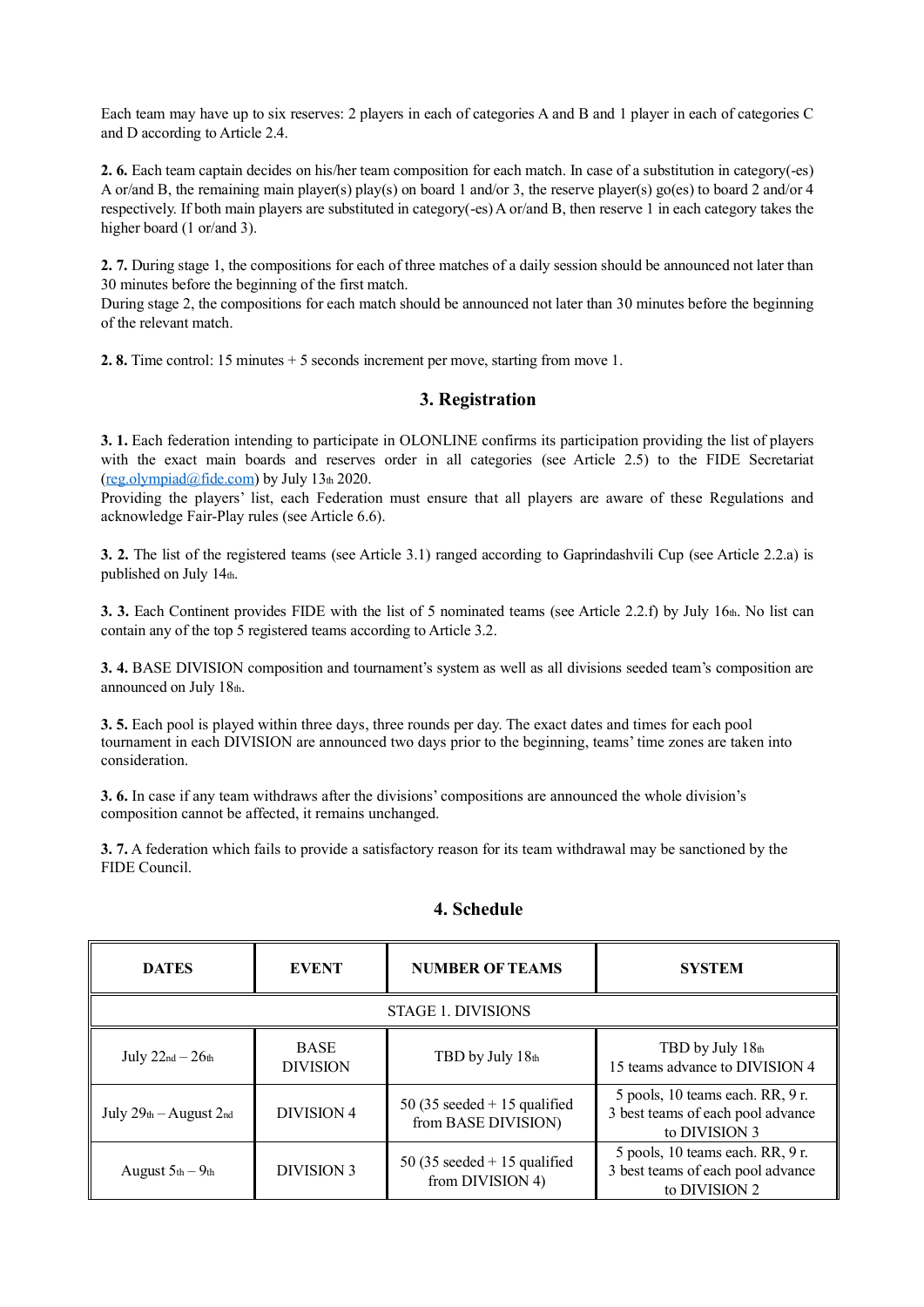| August $12th - 16th$ | DIVISION 2                       | 50 (35 seeded $+$ 15 qualified<br>from DIVISION 3)                             | 5 pools, 10 teams each. RR, 9 r.<br>3 best teams of each pool advance<br>to TOP DIVISION |  |  |  |
|----------------------|----------------------------------|--------------------------------------------------------------------------------|------------------------------------------------------------------------------------------|--|--|--|
| August $19th - 23rd$ | <b>TOP DIVISION</b>              | 40 (5 seeded $+20$ Continental<br>spots $+15$ qualified from<br>DIVISION 2)    | 4 pools, 10 teams each. RR, 9 r.<br>3 best teams of each pool advance<br>to STAGE 2.     |  |  |  |
| STAGE 2. PLAY-OFF    |                                  |                                                                                |                                                                                          |  |  |  |
| August $27th$        | PRELIMINARY<br><b>ROUND</b>      | 8 (qualified from TOP<br>DIVISION)                                             | KO duel of two matches $+$<br>Armageddon game                                            |  |  |  |
| August 28th          | <b>QUARTER-</b><br><b>FINALS</b> | 8 (4 qualified from TOP<br>$DIVISION + 4$ qualified from<br>Preliminary Round) | KO duel of two matches $+$<br>Armageddon game                                            |  |  |  |
| August $29th$        | <b>SEMI-FINALS</b>               | 4 (qualified from<br><b>QUARTER-FINALS)</b>                                    | KO duel of two matches $+$<br>Armageddon game                                            |  |  |  |
| August $30th$        | <b>FINAL</b>                     | 2 (qualified from SEMI-<br><b>FINALS</b> )                                     | KO duel of two matches $+$<br>Armageddon game                                            |  |  |  |

# **5. Technical Issues**

**5. 1.** GSC nominates the Chief Arbiter and the Deputy Chief Arbiter.

**5. 2.** The technical Meetings are held one day before the beginning of each division via Zoom conference calls.

**5. 3.** The team captains of participating teams are obliged to attend the relevant Technical Meeting.

**5. 4.** The technical notice describing the mode of communication between the players, the Chief Arbiter and the HIP technical support as well as other technical issues may be developed by HIP in consultation with GSC and amended to these Regulations as Annex 2 if necessary.

**5. 5.** In order to organise a professional video streaming (including TV broadcast), any team may decide to have all the players together in the same venue, if the epidemiological situation in the country allows it.

**5. 6.** Commentators team should be connected to broadcasting streaming.

**5. 7.** General and special prizes are to be announced in due time.

#### **6. Fair-Play Measures**

**6. 1.** The fair-play measures are based on resources of HIP and follow FIDE's fair-play guidelines. The anticheating algorithm is to be approved by GSC.

**6. 2.** GSC in consultation with HIP establishes a fair-play panel (hereinafter referred to as FPP). The FPP consists of the Chief Arbiter and the following fair-play experts: FIDE Fair-Play Commission members, the fair-play experts of HIP, computer scientists and statisticians, chess grandmasters.

**6. 3.** FPP works to ensure fair results for each game. FPP may apply any measures that it considers necessary and sufficient in order to ensure fair-play conditions during the tournament. Basing on technical resources of HIP, FFP may decide on mandatory webcams and screen share to be used by all the players.

**6. 4.** Based upon the results of the anti-cheating algorithm and/or other evidence deemed sufficient by the FPP to establish a cheating incident, FPP has the right to disqualify any player for a suspected fair-play violation during the course or after conclusion of the tournament.

FFP may additionally take one or several of the following decisions towards the disqualified player: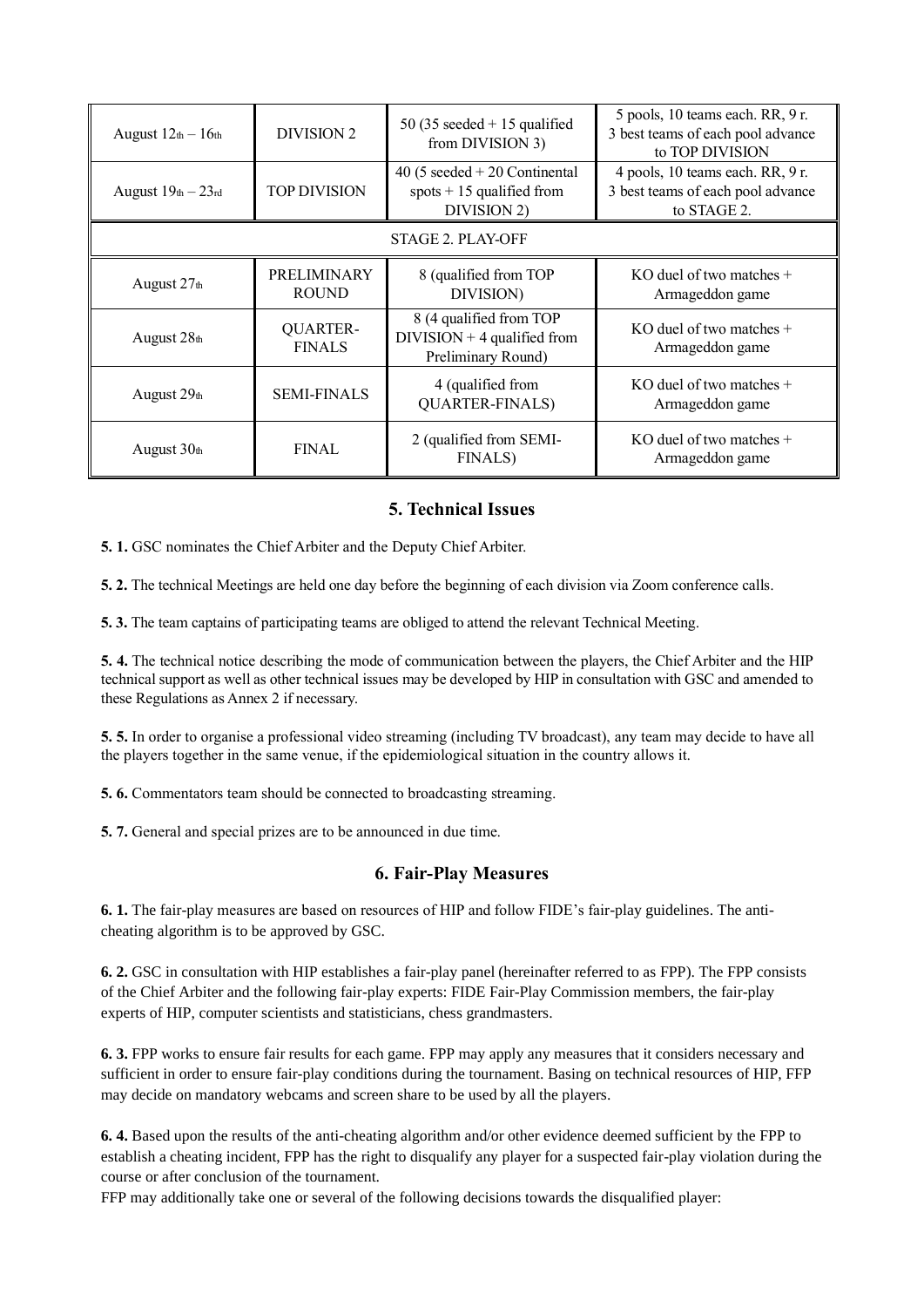- The disqualified player may be declared lost in one or several games he/she played in the current or/and previous pool(s) or duel(s). Then, his/her teams' results in the respective pool(s) or duel(s) are changed accordingly;
- The disqualified player's team may be fined by certain number of match points in the current pool or duel;
- The disqualified player's team may be disqualified (if such a decision is taken when this team has advanced to another pool or duel and started playing there, the disqualified team cannot be replaced by any other). All the results of the disqualified team in OLONLINE are annulled.

The decision of FPP to disqualify a player and his/her team for a suspected fair-play violation is final and is not subject to any appeal, review or other challenge.

**6. 5.** Neither FIDE, nor HIP claims that the determination of a suspected fair-play violation is proof of actual cheating or an admission of guilt of by the disqualified player. Such a determination shall not affect the ordinary status of the player for over-the-board competitions within the jurisdiction of FIDE or its members, unless the FPP decides in the case of a clear or gross violation, or repeated violations, to refer the matter to the FIDE Ethics and Disciplinary Commission which may exclude the player from all official chess participation for a period up to 15 years.

**6. 6.** By entering into the tournament each player accepts the above-mentioned Fair-Play measures as a condition of entry in a voluntary sports event and agrees that his/her participation takes place subject to these Fair-Play measures.

# **7. Appeals Committee**

**7. 1.** GSC appoints the Chairman and the two other members of the Appeals Committee, all from different Federations.

**7. 2.** A member of the Appeals Committee cannot sit in judgement in a dispute involving one player from his/her Federation. If both players involved in a dispute are from the same federation that one or two members of the Appeal Committee, then all three members of the Appeal Committee sit in judgment.

**7. 3.** Appeals committee has the right to make decisions on all disputes, except fair-play issues (Chapter 6).

**7. 4.** All appeals and protests must be submitted in writing to the Appeals Committee not more than 15 minutes after the relevant game, or the particular infringement complained against.

**7. 5.** Each Federation issuing a protest may be charged of two hundred (200) USD by FIDE if the protest is rejected.

**7. 6.** The Appeal Committee endeavours to make a decision as quick as possible.

**7. 7.** The written decision of the Appeals Committee arising from any dispute in respect of these Regulations is final.

## **8. Selection of the Hosting Internet Platform**

**8. 1.** Any chess internet platform may apply for hosting OLONLINE.

**8. 2.** The FIDE's choice of HIP is based on many factors aiming for the best of chess. The proposed financial conditions are not the only criterion. FIDE takes into account the experience of HIP, its ability to broadcast the tournament at the highest possible level, both from the point of view of anti-reader security, and experience in commenting and conducting tournaments of the highest level.

**8. 3.** HIP has the right to apply for the title partner status.

**8. 4.** Upon FIDE's selection of HIP, a contract is to be signed between FIDE and HIP regarding all financial and commercial aspects of the event.

**-------------------**